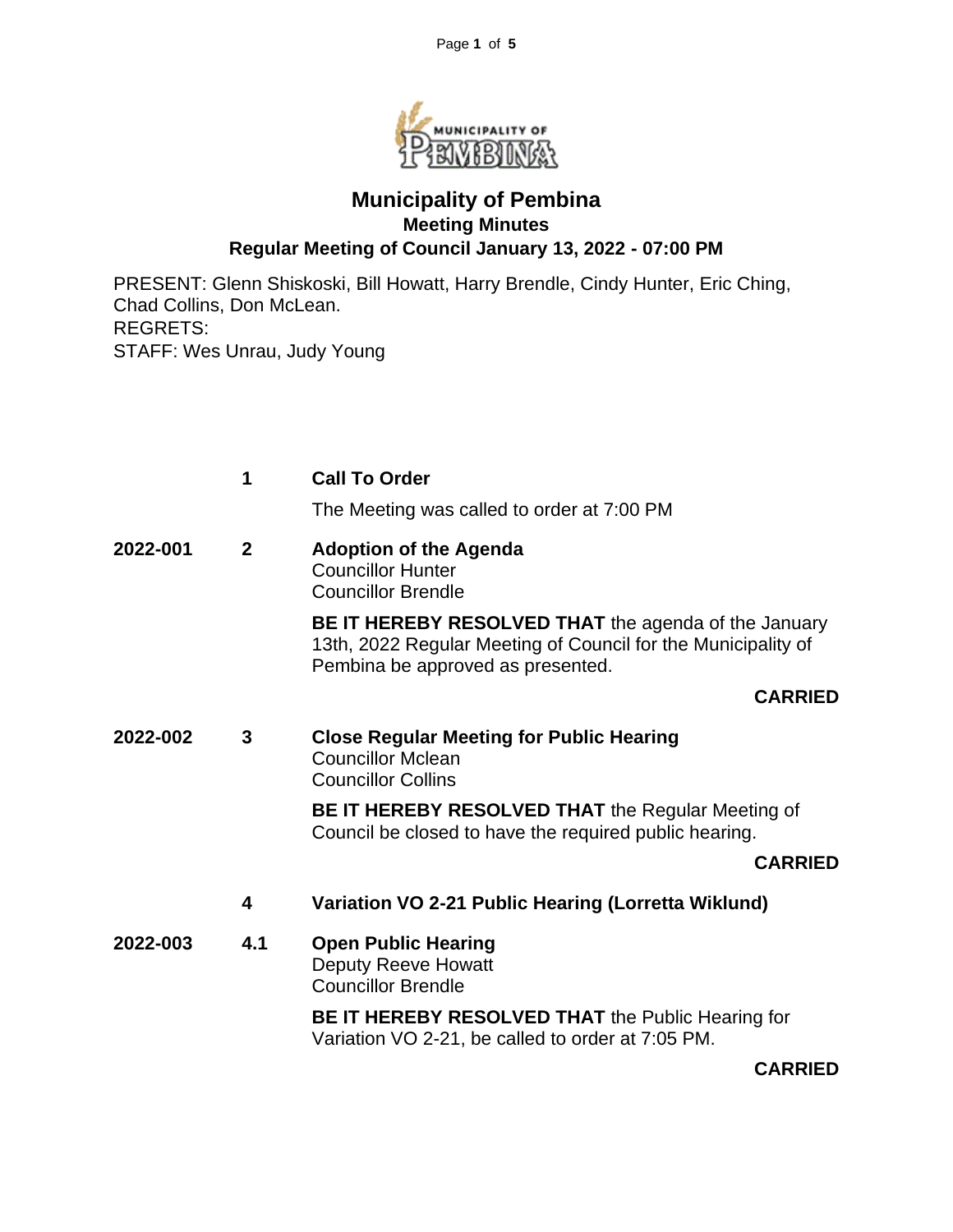**2022-004 4.2 Close Public Hearing** Councillor Mclean Deputy Reeve Howatt **BE IT HEREBY RESOLVED THAT** the Public Hearing of Variation VO 2-21 be adjourned at 7:08 PM. **CARRIED 2022-005 5 Open Regular Meeting** Councillor Collins Councillor Hunter **BE IT HEREBY RESOLVED THAT** the Regular Meeting of Council now resume. **CARRIED 6 Delegations 6.1 Pembina Manitou Culture & Heritage Station off Main Project 2022-006 7 Adoption of the Minutes** Deputy Reeve Howatt Councillor Ching **BE IT HEREBY RESOLVED THAT** the minutes of the December 9th, 2021 Regular Meeting of the Council for the Municipality of Pembina be approved as presented. **CARRIED 8 Business Arising From Minutes 9 Finance 2022-007 9.1 Outstanding Accounts for Payment** Councillor Hunter Deputy Reeve Howatt **BE IT HEREBY RESOLVED THAT** Council authorize the payment of outstanding municipal accounts from cheque numbered 20211405 to 20211628 in the amount of \$4,054,379.28 and 20220001 to 20220062 in the amount of \$281,542.20.

**CARRIED**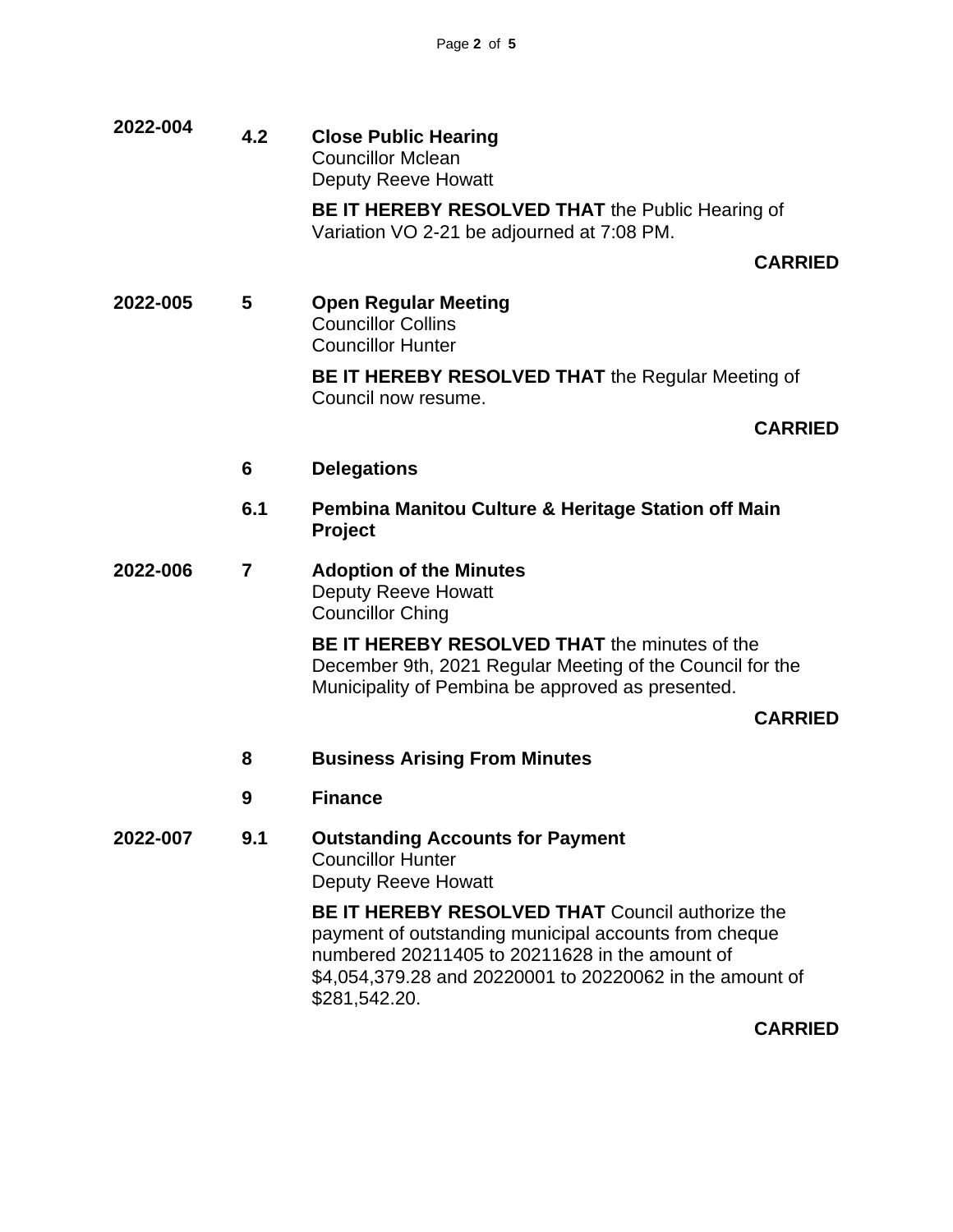**2022-008 9.2 Preliminary Financial Statements to December 31st, 2021** Councillor Collins Deputy Reeve Howatt

> **BE IT HEREBY RESOLVED THAT** Council approves the Preliminary December 2021 Financial Statement.

#### **CARRIED**

- **10 By Laws & Policies**
- **2022-009 10.1 Tendering and Procurement Policy** Councillor Hunter Councillor Brendle

**BE IT HEREBY RESOLVED THAT Council adopt Policy** ADMIN 1-22, being a policy regarding the Tendering and Procurement of Goods and Services be approved, signed and sealed and set as a Policy of the Municipality of Pembina.

**AND BE IT FURTHER RESOLVED THAT** the former Policy ADMIN (by resolution 195/2018) be hereby repealed.

#### **CARRIED**

**2022-010 10.2 Bylaw 9/2021 - Fire Prevention, Regulation and Control Bylaw (2nd Reading)** Councillor Ching Deputy Reeve Howatt

> **BE IT HEREBY RESOLVED THAT** Bylaw 9/2021, being a Bylaw for the prevention, regulation and control of fires, be read a 2nd time.

#### **CARRIED**

**2022-011 10.3 Bylaw 9/2021 - Fire Prevention, Regulation and Control Bylaw (3rd Reading)** Councillor Mclean Councillor Ching

> **BE IT HEREBY RESOLVED THAT** Bylaw to 9/2021, being a Bylaw for the prevention, regulation and control of fires, be read a 3rd and final time and be signed and sealed and therefore passed as a bylaw of the Municipality of Pembina.

| Name                 | Yes | N٥ | <b>Abstained Absent</b> |  |
|----------------------|-----|----|-------------------------|--|
| <b>Harry Brendle</b> |     |    |                         |  |
| Eric Ching           |     |    |                         |  |
| <b>Chad Collins</b>  |     |    |                         |  |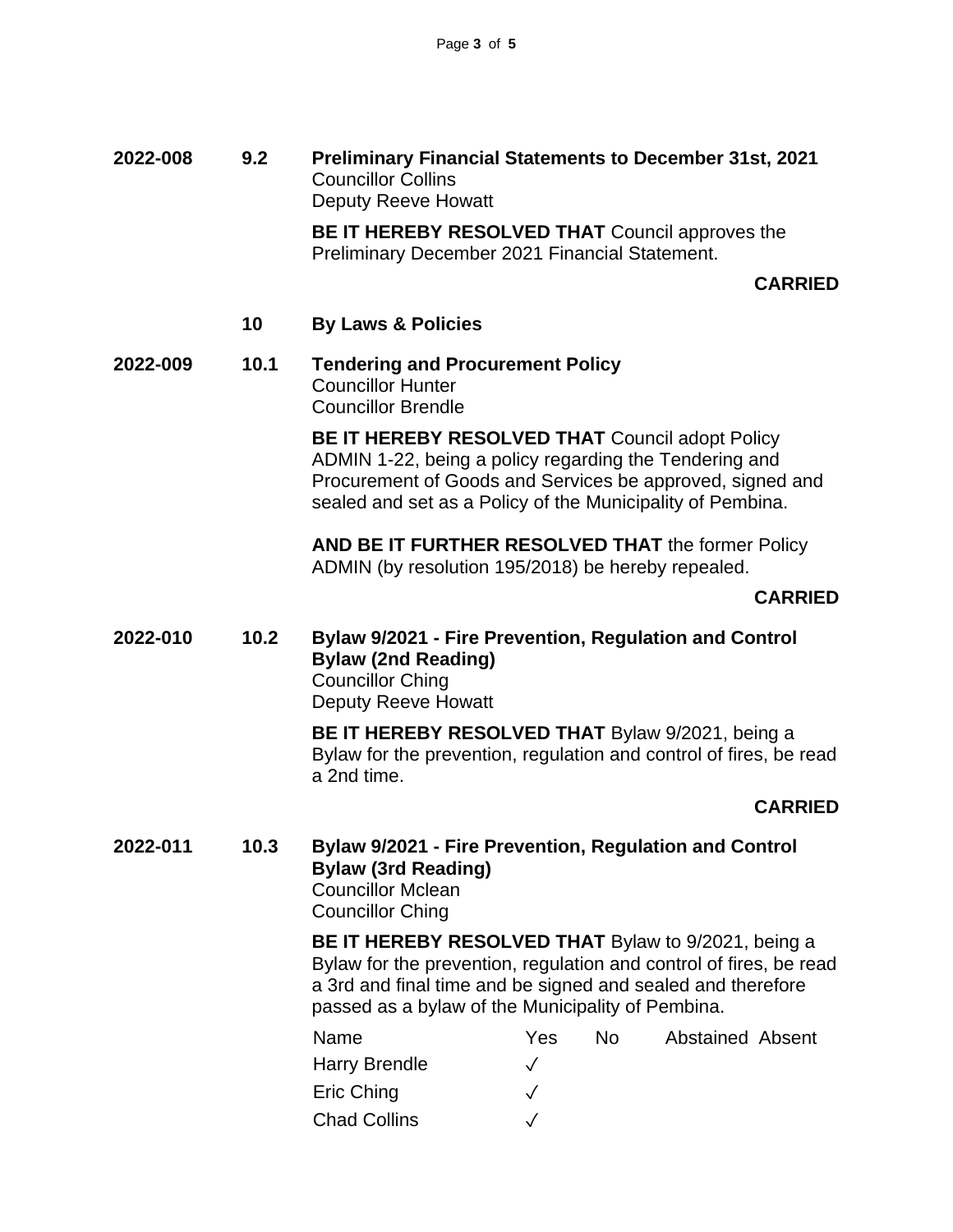| $\sqrt{}$ |  |
|-----------|--|
| $\cdot$   |  |
|           |  |

**CARRIED**

**2022-012 10.4 Bylaw 2/2022 - Amending Borrowing Bylaw 7/2020 (1st Reading)** Councillor Brendle Deputy Reeve Howatt

> **BE IT HEREBY RESOLVED THAT** bylaw 2/2022, being a Bylaw to amend bylaw 7/2020 that authorized the expenditure and borrowing of money for the construction of a new water line and relining sewer lines within Manitou, be read a 1st time.

## **CARRIED**

- **11 Correspondence**
- **12 Reports of Committees**
- **12.1 Infrastructure Committee**
- **12.2 Personnel Committee**
- **12.3 Machinery Committee**
- **12.4 Finance & Administration**
- **13 General or Other Business**
- **2022-013 13.1 Interim Budget** Deputy Reeve Howatt Councillor Collins

**BE IT HEREBY RESOLVED THAT** the 2022 Interim Budget be approved as follows:

| <b>General Government Services</b>        | \$794,900.00   |
|-------------------------------------------|----------------|
| <b>Protective Services</b>                | \$419,480.00   |
| <b>Transportation Services</b>            | \$2,880,882.54 |
| <b>Environmental Health Services</b>      | \$205,000.00   |
| <b>Public Health and Welfare Services</b> | \$8,400.00     |
| <b>Environmental Development Services</b> | \$32,000.00    |
| <b>Economic Development Services</b>      | \$258,500.00   |
| <b>Recreation and Cultural Services</b>   | \$215,750.00   |
| <b>Fiscal Services</b>                    | \$313,559.90   |
|                                           |                |